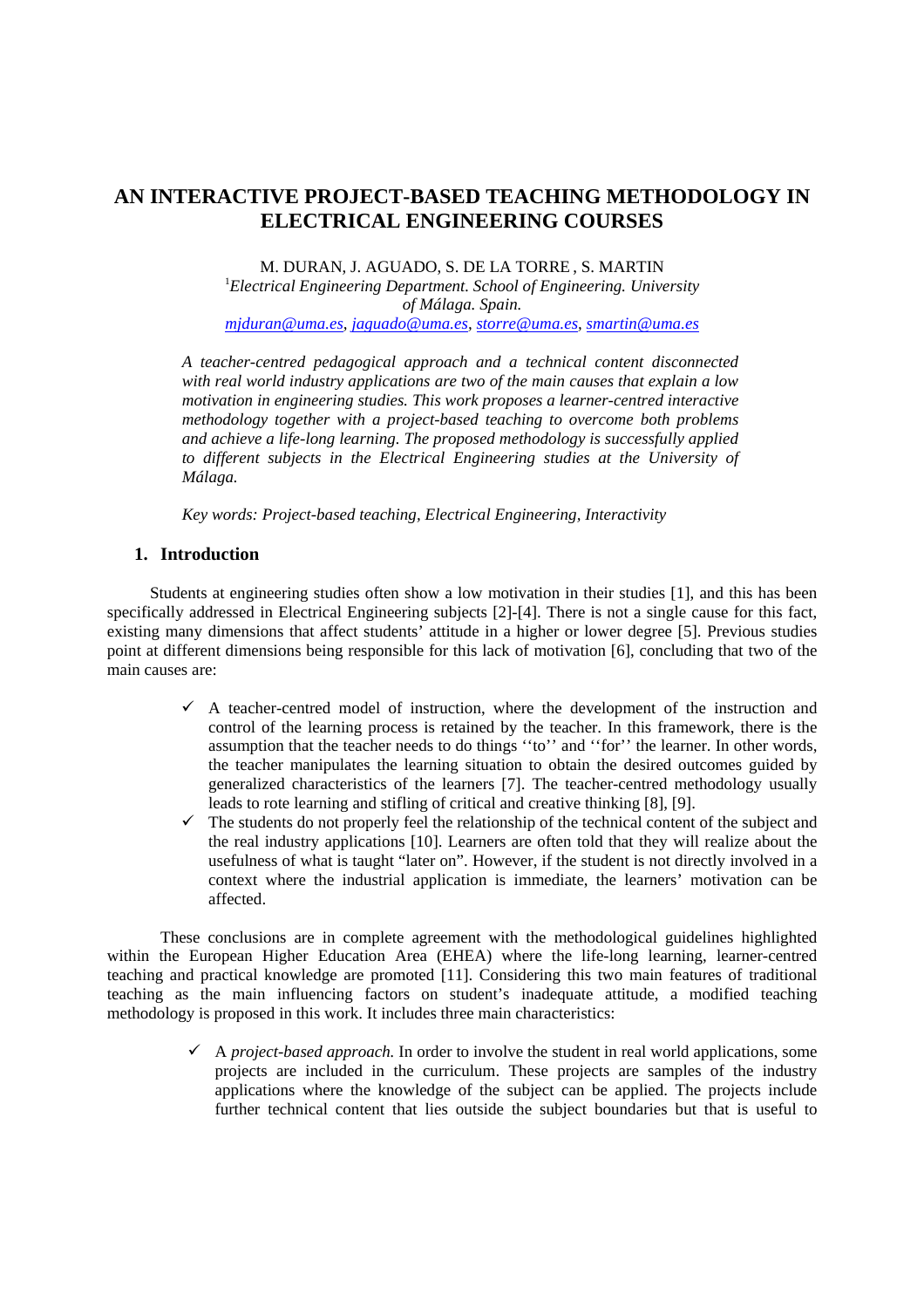improve students' motivation. For example, if a project about electrical vehicles (EVs) [12] is included in an Electrical Machine's course, the project describes the electrical drive elements, the control scheme, the type of motor and batteries and the EVs elements.

- 9 A *learner-centred approach*. Learner-centred practices move the focus from the teacher to the student, paying more attention to the learning performance rather than the instruction methodology [6]-[8],[13]. According to this second approach, learning is viewed as a natural and constructive process. Furthermore, if the learning is more meaningful and relevant to the student, the teaching efficiency is also increased. The proposed methodology includes the projects within an interactive methodology that groups the students, promotes discussions, improves transverse skills and favours the learner's active role.
- $\checkmark$  Use of new technologies. There is a major trend of using new technologies as pedagogical tools. Inside asynchronous methodologies, e-learning and virtual labs have been design and implemented, giving the student the possibility of remote access [14-16]. However, the use of the new technologies in these contexts is not completely useful to break the teacher-centred teaching and promote the students' interaction and collaborative attitude. The present proposal includes simulations of the projects used during the course with the aim of improving the understanding of some concepts, the visualization of several phenomena and to provide an attractive environment [4].

The three features above explained are combined to enhance traditional methodology, not to substitute it. This is shown in Fig. 1 where the scheme of the traditional and proposed methodology is depicted. Standard chalk-and-board is maintained in some parts of the course because it is very useful to simultaneously teach the main concepts to all the students at the same time, especially in courses with a high number of students. Nevertheless, the combination of the lectures with some classes where the students work in groups aiming to solve real-world problems within a motivating context can improve the students' performance. Many experiences with a project based approach are reported in literature [17]- [19], even proposing curriculums strongly based on projects as is the case in Aalborg University [20]. The authors have preferred to use a mixed methodology aiming at obtaining the advantages of both ways of teaching. It must be highlighted here that the present proposal is in complete accordance with the forthcoming changes in the engineering degree structure as a consequence of the convergence with Bologna. Although the projects are used in this experience in a synchronous way using an interactive and collaborative methodology, these projects can be immediately used for asynchronous teaching used as tasks for the students within the subject. Finally, the idea of the innovation is not to use this new teaching approach in a single subject, but to coordinate its use in three subjects that are representative of the electrical engineering curriculum. The proposal is simultaneously applied to: electrical machines, industrial design and theory of circuits courses. This coordinated manner of implementing the teaching innovations has to main advantages. Firstly, the students can see coherence in the teaching process of electrical engineering matters and this has a synergic effect since the student is accustomed to play a more active role. On the other hand it is possible to create a data base of electrical engineering projects for real world industry applications. The paper is structured describing the subjects and the traditional teaching in section 2, showing some samples of the projects in section 3, detailing the interactive methodology used for the project teaching in section 4, showing some results in section 5 and extracting some conclusions in section 6.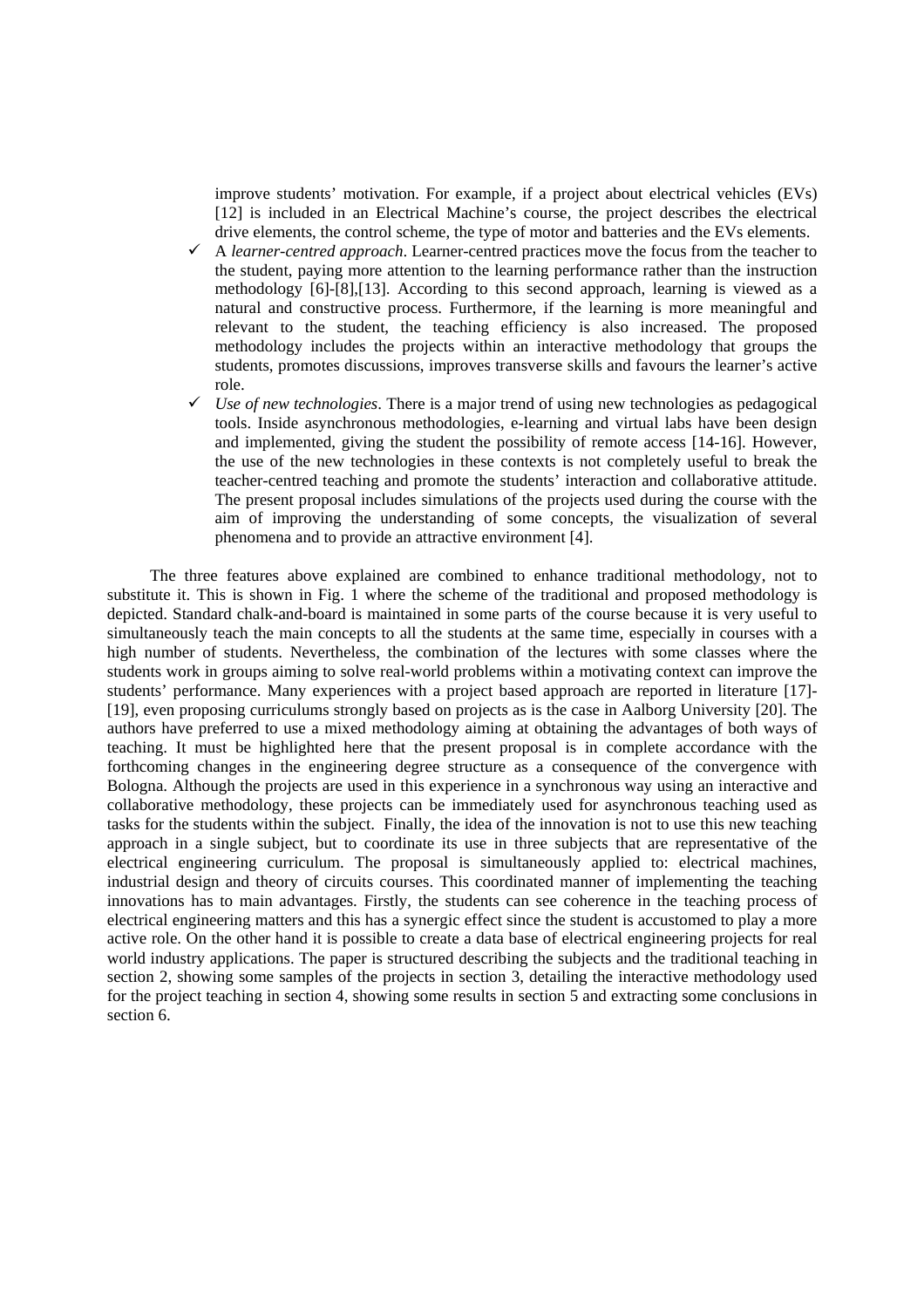

**Fig. 1**. Scheme of the traditional and proposed methodology.

## **2. Subjects involved in the innovation and traditional teaching**

Three subjects are involved in the teaching innovation. They are all related to electrical engineering topics and lectured in the School of Engineering of the University of Málaga:

2.1. Electrical machines (EM)

This subject is lectured to second course electrical engineering students within the second semester of the year. It has 6 credits equivalent to 60 lecturing hours and it has on average 50 students in each of the two groups. The subject is compulsory to all electrical engineering students. The content of the subject includes the dc and synchronous machines (transformers and induction machine have being previously explained in another subject in the first semester of the second year). EM courses in general have already being reported as subjects where the engineering learners find difficulties to deeply understand the main concepts involved [4]. The traditional teaching consists of:

- $\checkmark$  *Theory lectures*: 40 hours are used to explain the theoretical concepts. These are chalkand-board classes where the fundamentals are explained to the student. Since it is more a scientific rather than a technological subject, most of the time the professor refers to the physical models instead of pointing out any specific application.
- 9 *Problems*: 35 hours are used to solve some problems. These problems are solved using slides or chalk-and-board methodology. This subject is key for others in the electrical engineering curriculum, so it is considered as important that the learner properly acquires the skills to solve all kind of circuits.
- $\checkmark$  *Practical classes*: 15 hours are dedicated to let the student practice in the laboratory with real resistances, inductances, capacitors voltage sources, etc.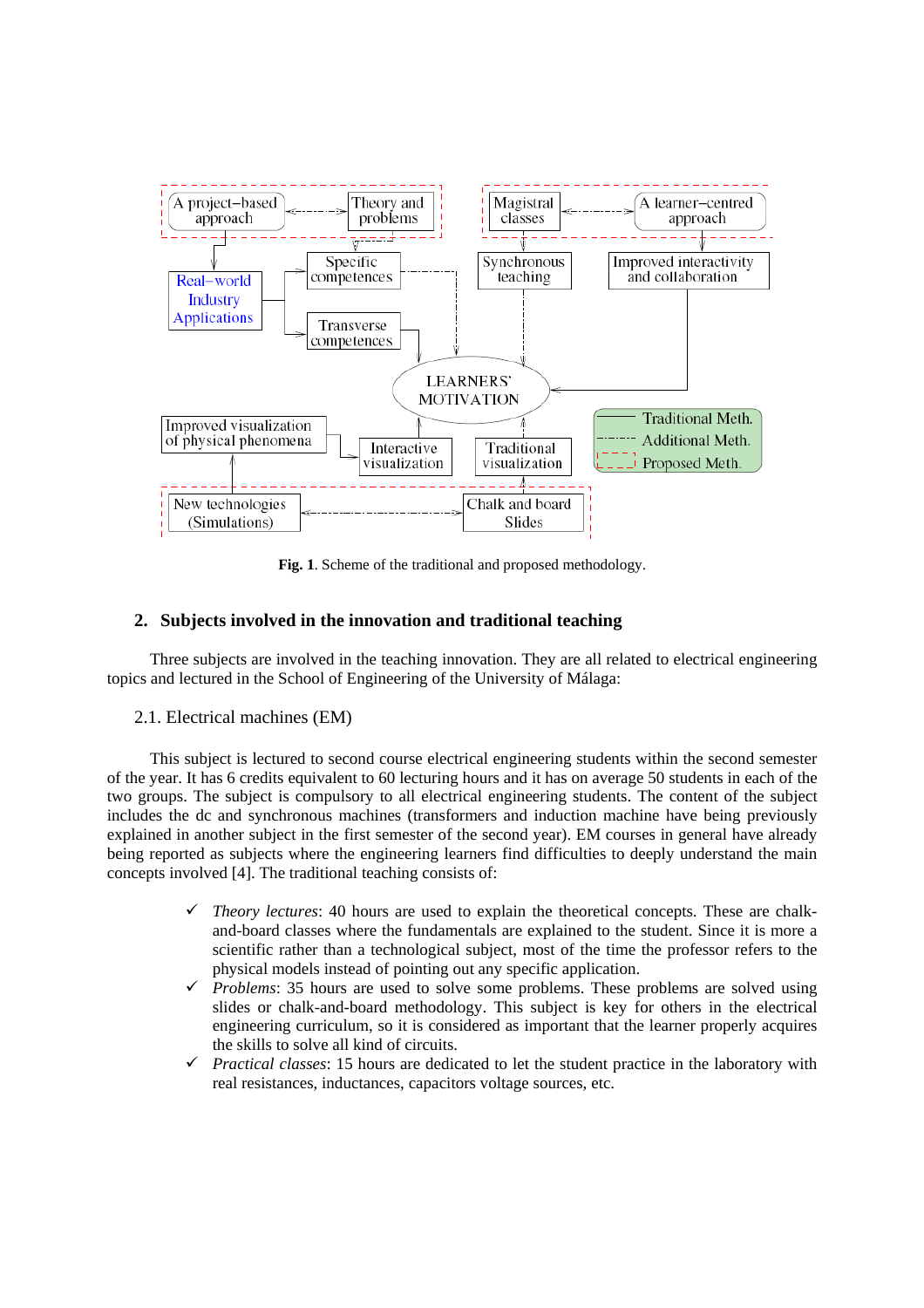#### 2.2. Electrical Circuits (EC)

EC is a second-year course subject within the industrial engineering degree. It has 90 lecturing hours, an average of 60 students per class and it is lectured during the two semesters of the academic year. The content of EC includes the techniques of analysis, dc and ac circuits in steady state, three-phase circuits and transients. EC has also shown difficulties to learners [14], and some innovations have been proposed to enhance the methodology in this subject. The traditional teaching consists of:

- $\checkmark$  *Theory lectures*: 30 hours are used to explain the theoretical concepts and to solve some simple examples. The examples are included within the theory and are shown after each concept that implies some difficulties for the learners.
- $\checkmark$  *Problems*: 16 hours are used to solve some problems with a higher degree of difficulty than the previous examples shown in the theoretical part. These problems are solved using slides (usual power point presentations) or chalk-and-board tools.
- 9 *Practical classes*: 14 hours are dedicated to let the student practice in the laboratory with real machines and electrical apparatus.

### 2.3. Industrial Design (ID)

ID is a second-year course subject lectured within the second semester of the design engineering degree. It has 45 lecturing hours and 15 students per class on average. The content of ID includes the calculus of the cables and protections in the design of electrical installations. ID subject shows some difficulties in the teaching learning process because the students come to the subject with different electrical engineering background. The traditional teaching consists of:

- $\checkmark$  *Theory lectures*: 36 hours are used to explain the theoretical concepts and to solve some examples and problems. The problems are included within the theory and are taught using standard slides or chalk-and-board tools.
- $\checkmark$  *Practical classes*: 9 hours are dedicated for lab classes to reinforce the theoretical lessons.

## **3. A project-based approach**

#### 3.1. Individual projects.

The concept of the project-based teaching has been already applied in different topics and degrees. Some experiences have even created the whole curriculum of a degree based on project. In the present experience, the projects are used to challenge the students and provide them with some interesting applications of electrical engineers. The projects are selected to enhance key topics in the content of each subject and are applied in specific classes within the subject schedule. The projects complement the traditional teaching: main concepts are simultaneously taught to all students in standard lectures and specific applications are taught in working groups using projects. This choice is specifically useful for groups with a high number of students  $(> 20)$  where the standard lecturing is a very efficient and powerful tool. In each project the context of the application is described, the problem is outlined, the student is challenge to solve some items in groups and the final solution is discussed using slides and simulations. Some samples of the projects are briefly cited below: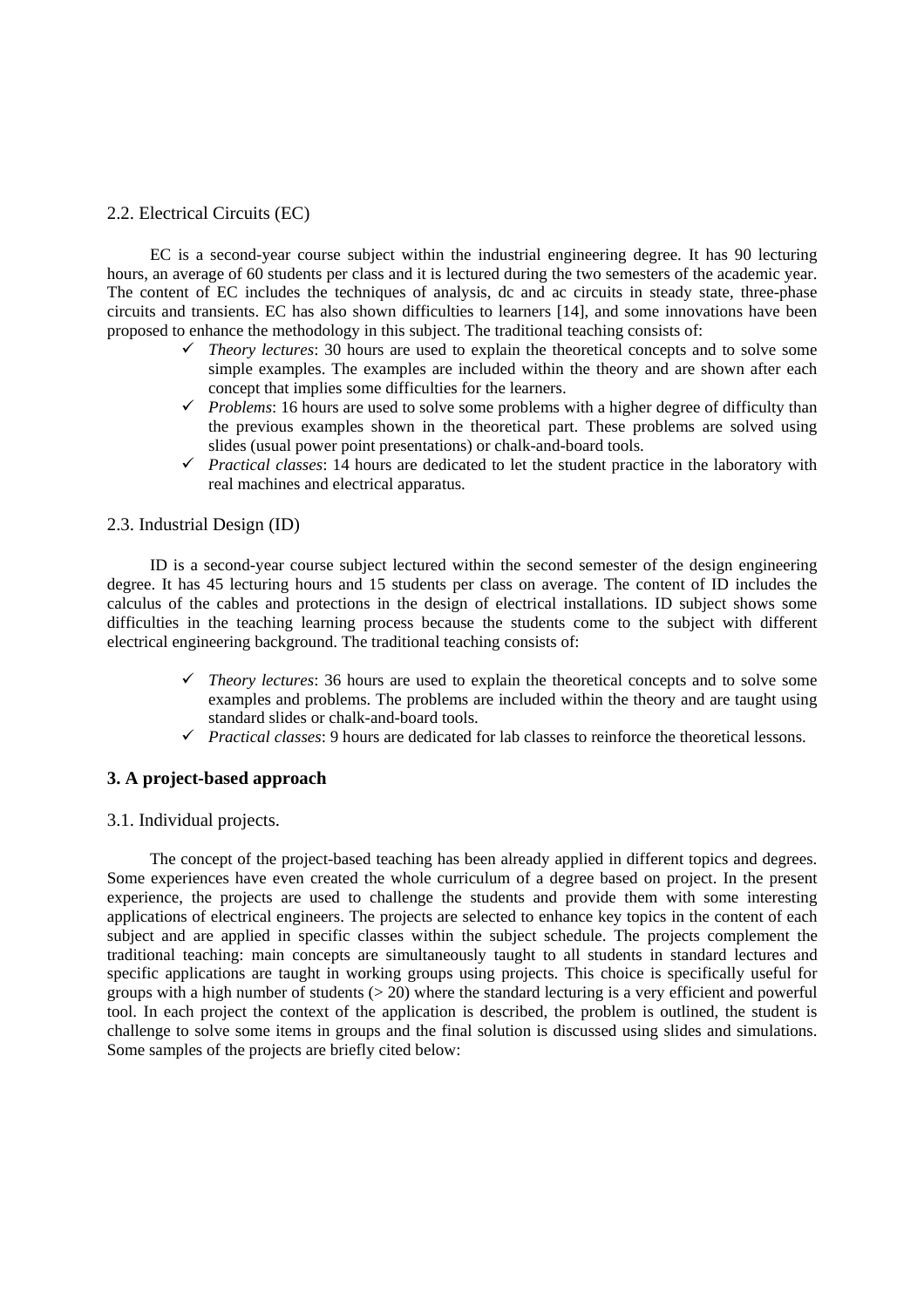$\checkmark$  Synchronous generators used for mills in the copper industry (for EM subject): the industrial process to obtain usable copper is described in this project. Within this industrial application there are different processes involving knowledge of mechanical, chemical, electrical and electronics engineering. The project focuses on the mill used to break the material up using gravity and iron balls in a mill which is driven by a 20 MW synchronous motor. The students are challenged to solve some questions, both qualitative and qualitative. The whole drive is simulated in Matlab/Simulink to confirm the solution of the questions.



**Fig. 2**. Synchronous motor drive in SAG mills at copper industry.

Power factor correction of a pottery industry (for TC subject): this project describes a pottery industry, indicating the different electrical elements present in the industry, such as the compressors, the monostratum ovens, the motors for the serigraphy process, the offices, etc. The rated power and power factor of each element in the industry is provided and the student is challenged to solve some questions in the proposed scenario. The questions involve not only quantitative items but also some open questions (*How can you improve…?, what would happen if…?*).



**Fig. 3**. Oven used in the pottery industry and scheme of the power factor correction.

9 *Calculus of cable sections and protections in a low power electrical installation (for ID subject)*: a standard factory building is considered describing the different elements (lathes, pumps, illumination). The students are provided with the Spanish regulations for low voltage electrical installations and with commercial catalogues of cables and protections. Learners are challenged to do several tasks using the proposed interactive methodology.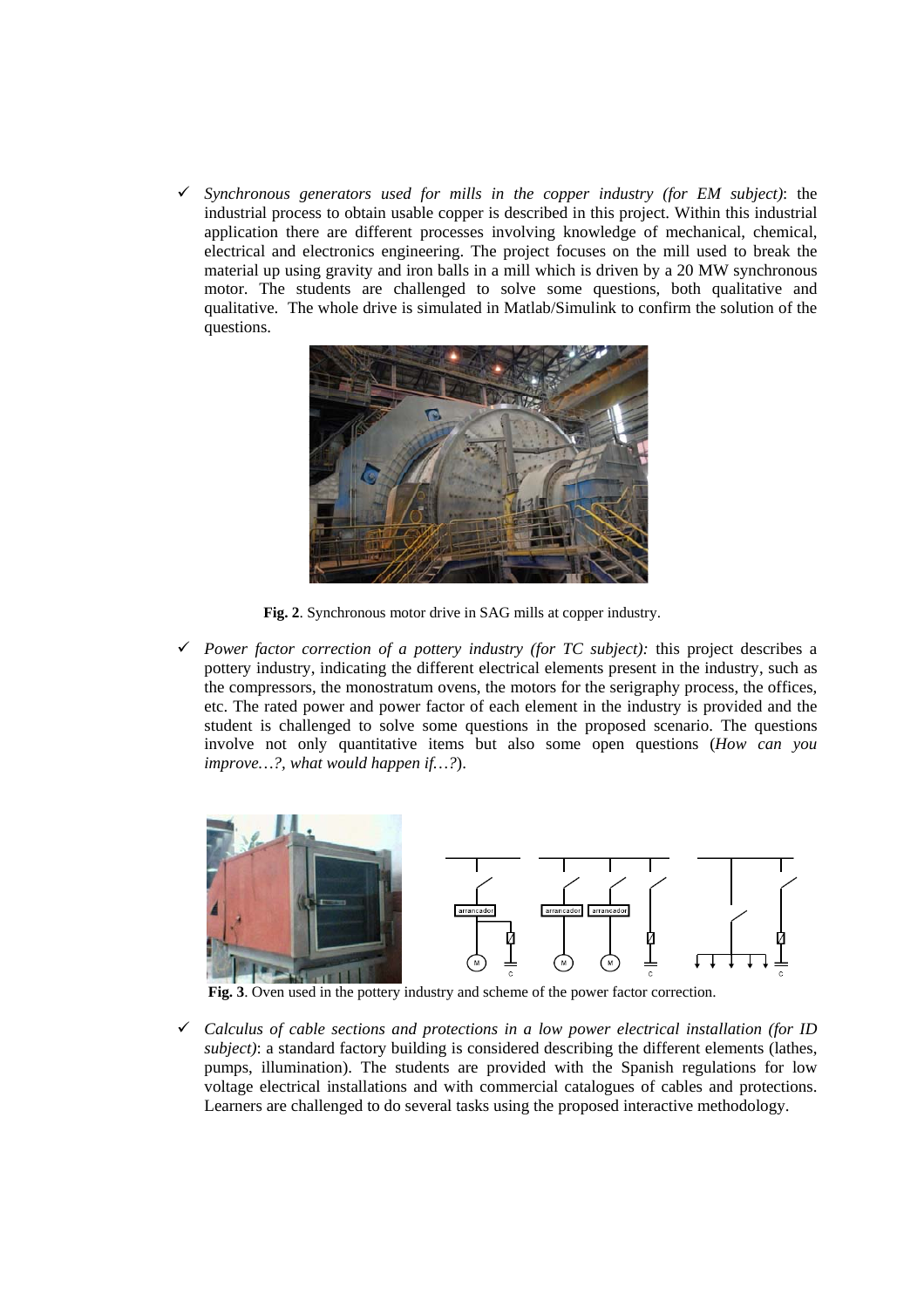#### 3.2. Cross projects.

In addition to the development of individual projects for each subject, the Electrical Engineering Department at the University of Málaga is developing cross projects that involve several subjects. The cross projects select topics that involve knowledge from different fields. Examples of such topics are the electrical vehicles (EVs) or wind energy conversion systems (WECS). These projects are created with two different parts:

 $\checkmark$  A common root describing the state of the art of the topic. This part describes the general situation of the application, the technical content associated and includes simplified equations of the system. This common part of the project includes detailed information that can be out of the aims of a particular subject but serves as general technical information for student to increase his motivation and look beyond the limits of a particular subject. For the sake of example if the project is related to electrical and hybrids vehicles (HEVs), the common part includes the electrical system of the vehicle, the next generation vehicles, the types of motors of commercial vehicles (e.g. permanent magnet brushless drive for Toyota Prius), the mechanical equations of a vehicle, etc. If the project is related to WECS, the common part describes the importance and current state of the WECS, the wind energy penetration in the electrical system of different countries, the legal regulation of the WECS, the different types of WECS, the equations of the wind power as a function of the wind speed and the pitch angle, etc.



**Fig. 4**. Next generation vehicles: Twizy Z.E y Fluence Z.E.

9 A specific part involving the technical content of a particular subject. After the common part it is necessary to show information related to each particular subject to challenge the student to solve some problems using what has been taught in class. This is the moment when each project is divided in different branches associated to each subject. For example, if the project is related to WECS, the application can serve to study AC circuits in Electrical Circuits (EC), induction generators in Electrical Machines (EM), protections in Electrical Design (ED) or field oriented control in Electrical Drives (EDR). On the other hand, the electrical vehicles application can serve to study DC circuits in (EC), DC machines in (EM), cable selection in ED and DC control in EDR. Each branch of the project provides different data to the student, showing motor parameters for EM subject, cable information for ED, equivalent circuits of the machine and network for EC or controller parameters for EDR.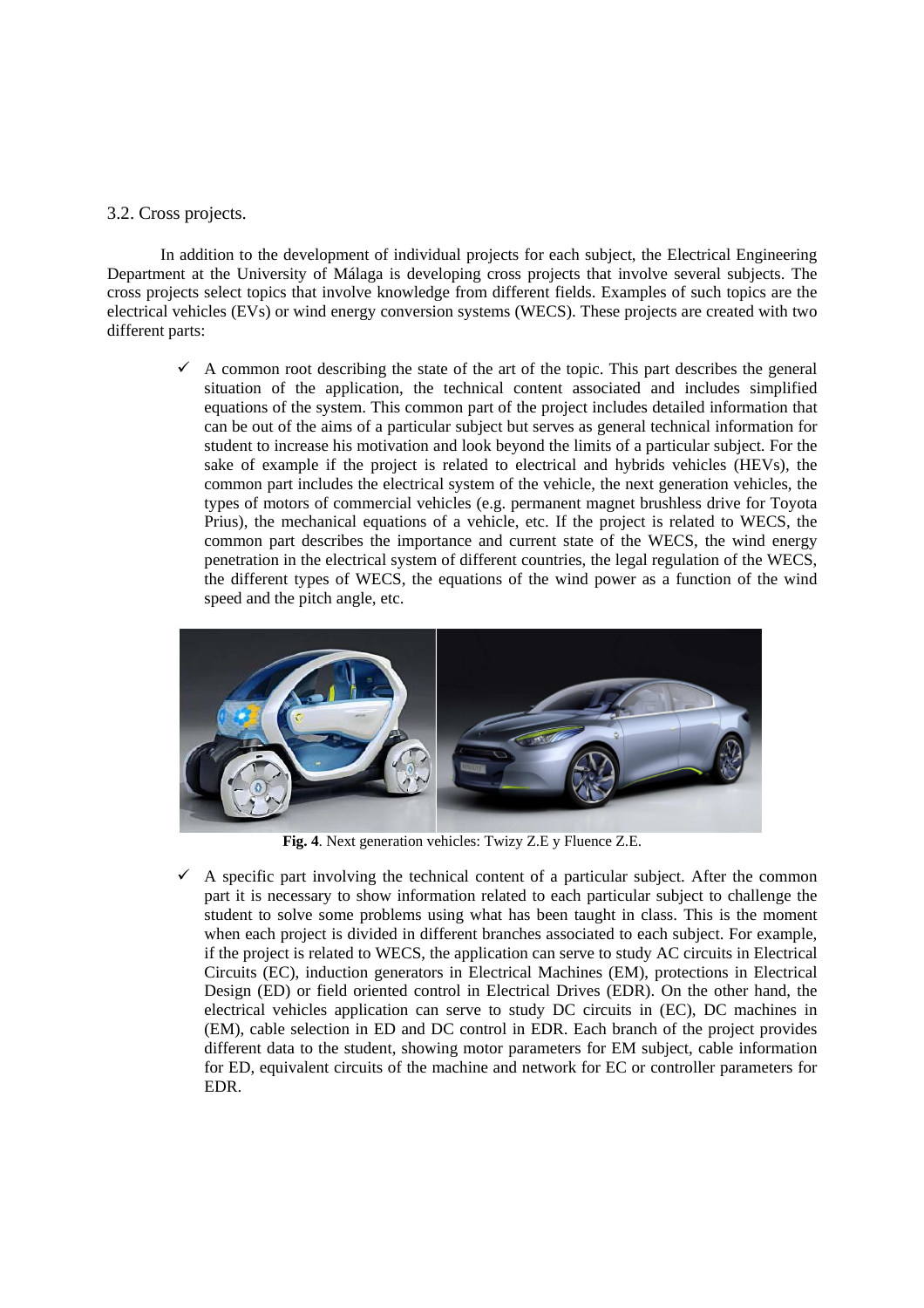

**Fig. 5**. Field oriented control of an induction generator for a WECS application.

The cross projects provides coherence to the curriculum associated to the electrical engineering topics and helps the student to understand that real problems are usually multidisciplinary. Furthermore, the student realizes that each subject is useful to solve different problems. A student can solve AC circuits of a WECS in (EC), he will understand the equivalent circuit of the WECS generator in (EM), he will learn to select protections in (ED) and he will understand how to dynamically control the generator to extract the maximum power from the wind in (EDR). In this way the same application crosses different subjects of different degree courses providing a framework to understand the evolution of the student learning.

## **4. An interactive methodology**

 If the projects are presented in a standard lecture with traditional methodology, it would be useful to connect the technical content with real-world applications but it would still remain being a teachercentred teaching, not promoting transverse competences. The projects are used with an interactive methodology using the following steps:

- 9 *Presentation of the project:* at this stage the project presents a certain scenario, an industrial context where the knowledge involved in the subject is going to be tested. The presentation of the scenario is done in a similar way to a standard lecture, but emphasizing the connection with the industrial problems.
- $\checkmark$  Challenge the students to solve some questions: after the presentation of the scenario, the project includes specific questions for each subject to challenge the student and test their understanding of the main concepts of the chapter.
- $\checkmark$  *Brainstorming and collection of ideas:* as soon as the project is presented, the students start to work in the project questions and the teacher is no longer the centre of the class. The responsibility of the teacher is just to supervise and guide the groups. The groups must have a single solution, and so they are encouraged to discuss and find a consensus about the right solution.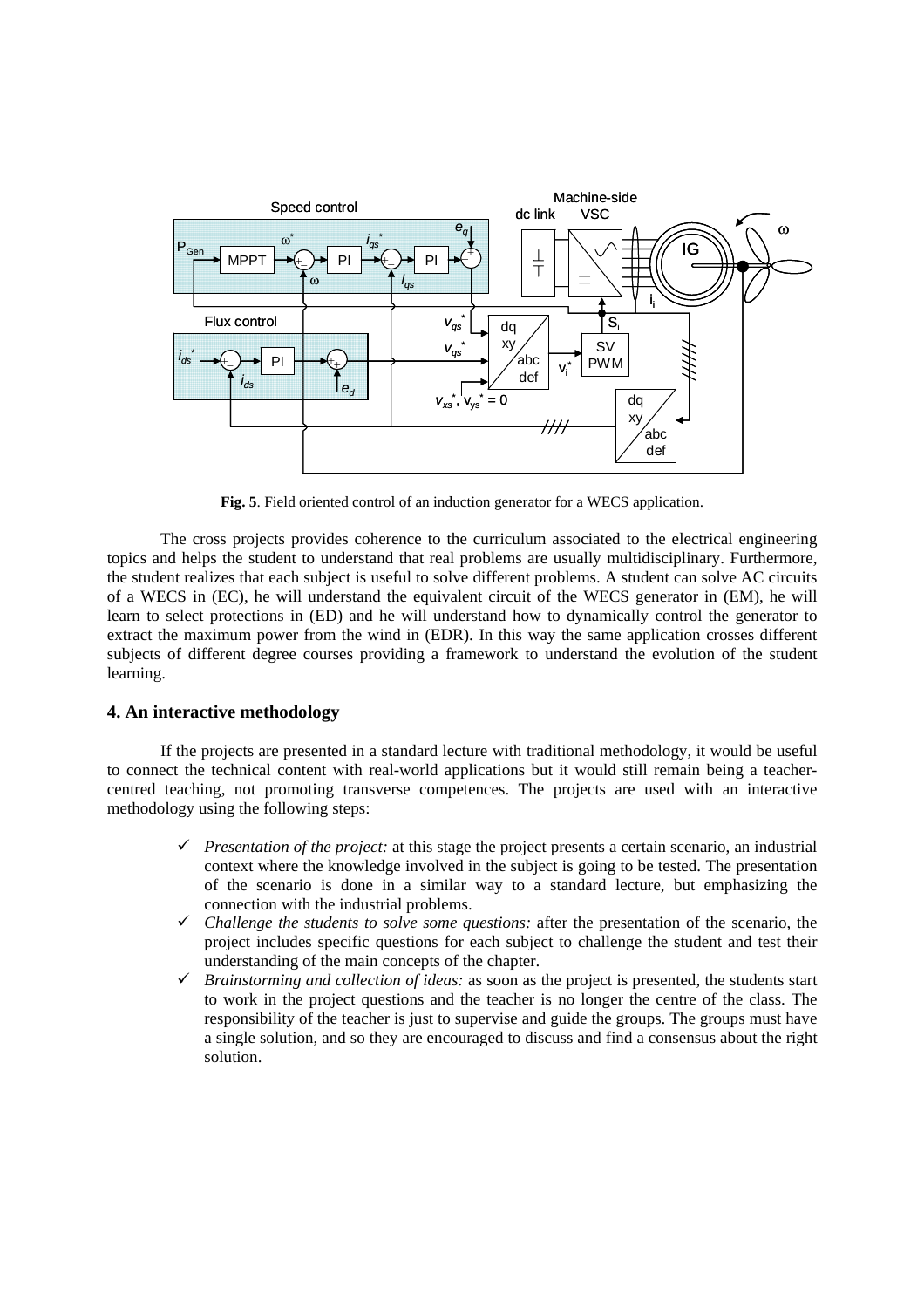- 9 *Simulation, visualization, solution:* Once the groups have given their answer to the questions, the project is solved using chalk-and-board (for math) and simulation tools (to visualize the solution).
- 9 *Discussion and theoretical explanation:* The different solutions are discussed and the theoretical explanation is emphasized, finally connecting the theory with the solution of a specific and real-world application.

The proposed methodology is design for a synchronous application within the lecture time, but the projects can also be used asynchronously as homework for the students. Both methodologies can be also mixed, solving some projects during the class time and leaving other projects for the students homework. Asynchronous implementation can also be very useful within the new methodologies within the European higher education area (EHEA).

#### **5. Results**

The proposed methodology, using individual projects, was firstly tested on the 2008/2009 course at the School of Engineering in the University of Málaga. A general test (table 1) already implemented in [14] was used to evaluate the students' satisfaction with the proposed methodology. The test consists of 26 questions that serve to evaluate several dimensions of the teaching-learning process. The score is set between 1 and 7, where 1 means "strongly disagree", 7 means "strongly agree" and 4 is "neutral". The test includes some redundancy to properly check the students' response. The dimensions that group all the students' answers are motivation, understanding, means and interactivity. The students' feedback can be observed in table 2, obtaining a mean value of all answers equal to 4.22 which is above the middle of the scale (set in 3.5). The questions suggest that students find they are learning a useful content with adequate material but still find some problems to participate in class. In order to properly analyze the students' feedback, the items of the questionnaire are organized grouping the questions within several dimensions that are shown in table 3. Results show that the material is adequate that the students feel they are improving their understanding, having a positive value of the teaching activity. Motivation and interactivity are close to neutral score, which means that students still need a further challenge to increased motivation and promote participation. Even though the participation is not the higher scored dimension, it must be noted that interactivity is a dimension with a low initial value in the pre-implementation stage, so the results must be considered as an incremental improvement. In the next step the cross projects will be implemented aiming at improving motivation and multidisciplinary knowledge.

#### **6. Conclusions**

The paper describes a methodology that combines traditional teaching with an interactive project based approach. The teaching proposal is shown describing some of the projects used in several subjects within the electrical engineering area. Two types of projects are described: individual projects for each subject and cross projects that include multidisciplinary content within the electrical engineering area. The innovation includes projects that are close to real-life industrial problems implemented with an interactive methodology that improves cross competences. Results of individual projects show a good acceptance although the motivation can be further improved using cross projects.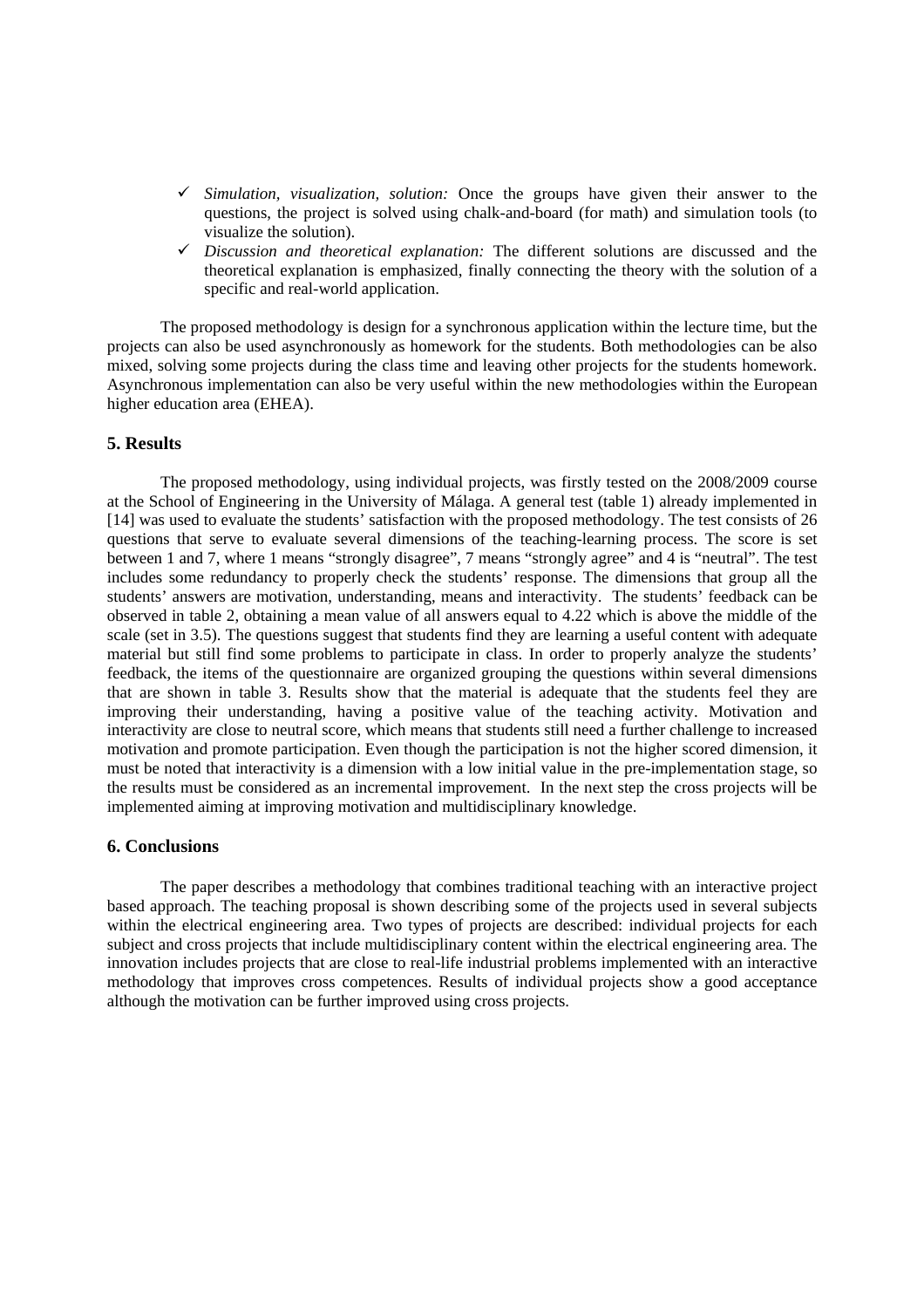| Table 1. Questoionnaire for students' feedback. |
|-------------------------------------------------|
|-------------------------------------------------|

| C1              | The content is easy to understand.                                         |  |  |  |  |  |  |
|-----------------|----------------------------------------------------------------------------|--|--|--|--|--|--|
| C <sub>2</sub>  | The material used for the explanation is clear enough.                     |  |  |  |  |  |  |
|                 | The material provided with the chapter is useful to understand the main    |  |  |  |  |  |  |
| C <sub>3</sub>  | concepts.                                                                  |  |  |  |  |  |  |
| C <sub>4</sub>  | The understanding level alter attending the class is adequate.             |  |  |  |  |  |  |
| C <sub>5</sub>  | Real examples are shown during the class.                                  |  |  |  |  |  |  |
|                 | The tools and means used for the lecturing are adequate for the            |  |  |  |  |  |  |
| C <sub>6</sub>  | explanation.                                                               |  |  |  |  |  |  |
| C7              | The content fulfils the learner formative needs.                           |  |  |  |  |  |  |
|                 | Learning performance is improved due to the variety of equipments and      |  |  |  |  |  |  |
| C8              | devices used during the required work                                      |  |  |  |  |  |  |
| C9              | The learner can solve the difficulties that appear during the explanation. |  |  |  |  |  |  |
|                 | The teachers are approachable and willing to solve the doubts that may     |  |  |  |  |  |  |
| C10             | arise.                                                                     |  |  |  |  |  |  |
|                 | The available tools and resources ease the detection and solution of the   |  |  |  |  |  |  |
| C11             | existing doubts.                                                           |  |  |  |  |  |  |
| C12             | The content is easy to follow                                              |  |  |  |  |  |  |
| C13             | The content level is adapted to the students' formative level              |  |  |  |  |  |  |
| C14             | The classroom atmosphere is friendly.                                      |  |  |  |  |  |  |
| C15             | Time supplied for lecturing is appropriate                                 |  |  |  |  |  |  |
| C16             | The motivation infused by the instructors to learn the content is high     |  |  |  |  |  |  |
| C17             | I enjoy during the lecturing                                               |  |  |  |  |  |  |
| C18             | Attending the course is a motivating activity for me.                      |  |  |  |  |  |  |
| C19             | I feel part of group during the classroom explanation.                     |  |  |  |  |  |  |
| C20             | I chase the opportunities to participate during the class.                 |  |  |  |  |  |  |
| C21             | I usually take the initiative to solve the doubts that arise in the class. |  |  |  |  |  |  |
| C22             | The teachers promote the participation in the class.                       |  |  |  |  |  |  |
| C <sub>23</sub> | I think attending the lectures improves my understanding.                  |  |  |  |  |  |  |
|                 | Value in which degree attending the classes is a positive activity where   |  |  |  |  |  |  |
| C <sub>24</sub> | you have learned something valuable.                                       |  |  |  |  |  |  |
| C <sub>25</sub> | Value globally the means used during the class.                            |  |  |  |  |  |  |
| C <sub>26</sub> | Globally value the didactic means used during the class.                   |  |  |  |  |  |  |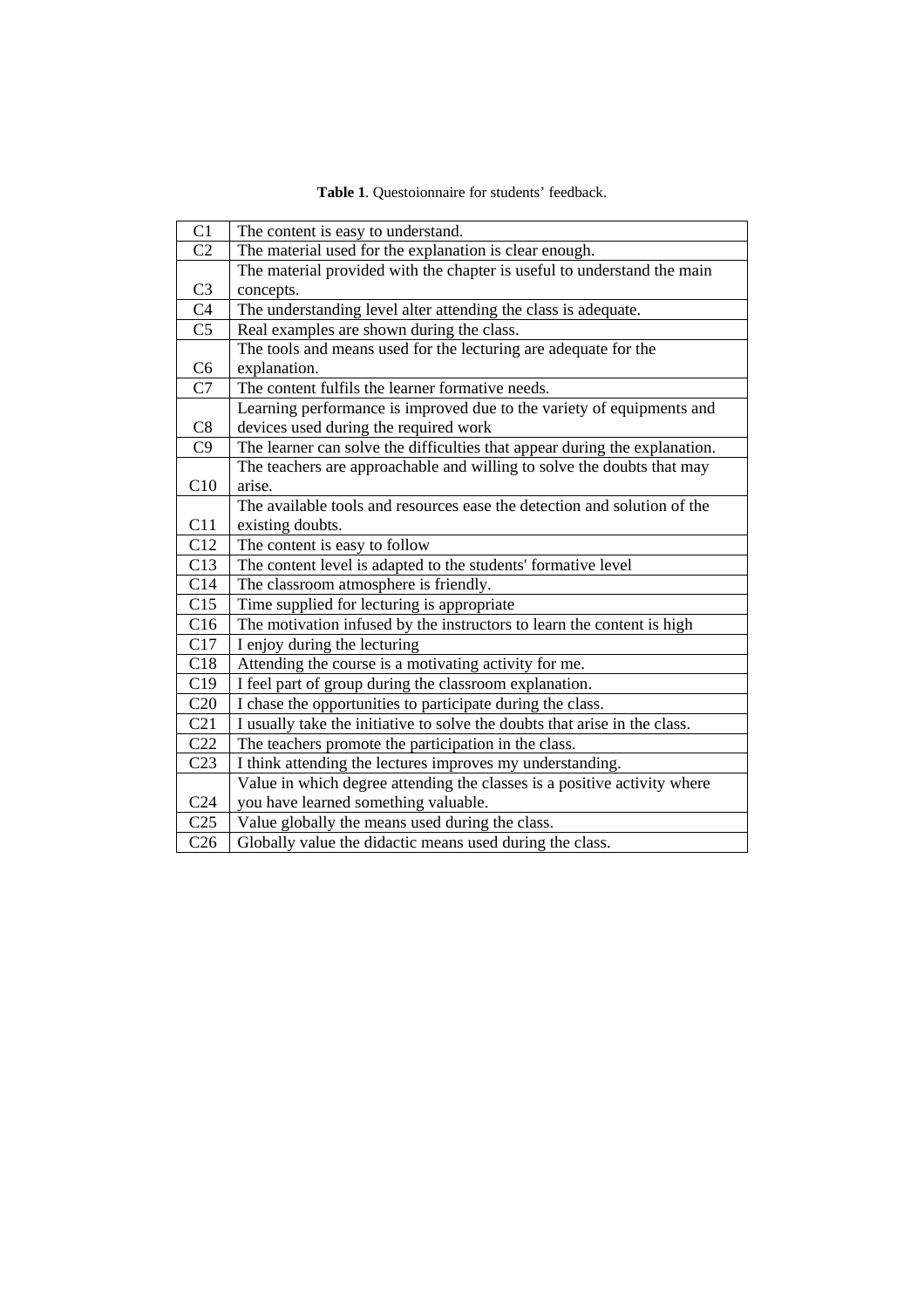|                        | 22   |                             |                  | 25               |      |      |
|------------------------|------|-----------------------------|------------------|------------------|------|------|
| 3.91                   | 4.16 | 4.36                        | 4.11             | 4.84             | 4.84 | 4.82 |
| $\overline{\varrho}$ 8 | Q9   | $\overline{\mathcal{Q}}$ 10 | Q11              | Q12              | Q13  | Q14  |
| 4.28                   | 4.26 | 5.3                         | 4.24             | 3.7              | 4.37 | 4.66 |
| Q15                    | Q16  | Q17                         | Q18              | Q19              | Q20  | Q21  |
| 4.39                   | 3.88 | 3.44                        | 3.65             | 3.86             | 3.37 | 3.20 |
| $\overline{Q}22$       | Q23  | Q24                         | $\overline{0}25$ | $\overline{0}26$ |      |      |
| 4.04                   | 5.7  | 5.57                        | 4.35             | 4.46             |      |      |

**Table 2**. Mean value of the questionnaire response.

**Table 3**. Dimensions from questionnaire.

| <b>Motivation</b> | Interaction   Understanding | Means |
|-------------------|-----------------------------|-------|
|                   |                             |       |

#### **Referencias**

- [1] E. Tovar, M. Castro. *Building Common Spaces in Engineering Education: A Review From ICECE05. IEEE Trans. on Education*. Nº 50(1), 79-84 (2007).
- [2] M. Edwards, L.M. Sanchez-Ruiz, C. Sanchez-Diaz. *Achieving Competence-Based Curriculum in Engineering Education in Spain. Proceedings of the IEEE*. Nº 97(10), 1727-1736 (2009).
- [3] C. Savander-Ranne, O. Lunden, S. Kolari. *An Alternative Teaching Method for Electrical Engineering Courses. IEEE Trans. on Education*. Nº 51(4), 423-431 (2008).
- [4] M. Duran, S. Gallardo, S. Toral, M. R. M. Torres, and F. Barrero. *A learning methodology using Matlab/Simulink for undergraduated electrical engineering courses attending to learner satisfaction outcomes*. *Int. Journal of Tech. and Design Ed.,* Nº 17(1), 55-73 (2007).
- [5] S. L. Toral, F. Barrero, M.R. Martinez-Torres, S. Gallardo, M.J. Duran. *Modeling Learner Satisfaction in an Electronic Instrumentation and Measurement Course Using Structural Equation Models. IEEE Trans. on Education*. Nº 52(1), 190- 199 (2009).
- [6] S. Gallardo, F. Barrero, M.R. Martinez-Torres, S. L. Toral, M.J. Duran. *Addressing Learner Satisfaction Outcomes in Electronic Instrumentation and Measurement Laboratory Course Organization. IEEE Trans. on Education*. Nº 50(2), 129- 136 (2007).
- [7] E.D. Wagner, B.L. McCombs. *Learner-centered psychological principles in practice: designs for distance education. Educational Technology*. Nº 35(2), 32-35 (1995).
- [8] P.M. Rowell. *Perspectives on pedagogy in teacher education: the case of Namibia*. *International Journal Educational Development*. Nº 15(1), 3-13 (1995).
- [9] M. O'Sullivan. *The reconceptualisation of learner-centered approaches: a Namibian case study. International Journal Educational Development*. Nº 124, 585-602 (2004).
- [10] B.P. Butz, M. Duarte, S.M. Miller. *An intelligent tutoring system for circuit analysis. IEEE Trans. on Education*. Nº 49(2), 216-223 (2006).
- [11] Commision of the European Communities. *Proposal for a recommendation of the European parliament and of the council on key competences for lifelong learning*. Brussels, 10.11.2005, COM(2005) 548 final.
- [12] A. Haddoun, M. El Hachemi Benbouzid, D. Diallo, R. Abdessemed, J. Ghouili, K. Srairi. *Modeling, Analysis, and Neural Network Control of an EV Electrical Differential. IEEE Trans. on Ind. Electron.*. Nº 55(6), 2286-2294 (2008).
- [13] M. Alfassi. *Effects of a learner-centred environment on the academic competence and motivation of students at risk. Learn. Environ. Res.,.*. Nº 7,1-22 (2004).
- [14] M.J. Duran, A. Trigo, S. Ceballos, J.L. Martinez. *An integrated teaching methodology for undergraduate level courses. In Proc. of ICECE05, Madrid,* (2005).
- [15] S. Gallardo, F. Barrero, S.L. Toral, M.J. Duran. *eDSPlab: A remote-accessed instrumentation laboratory for digital signal processors training based on the Internet. In Proc. of IEEE IECON06*, 4656-4661, Paris (2006).